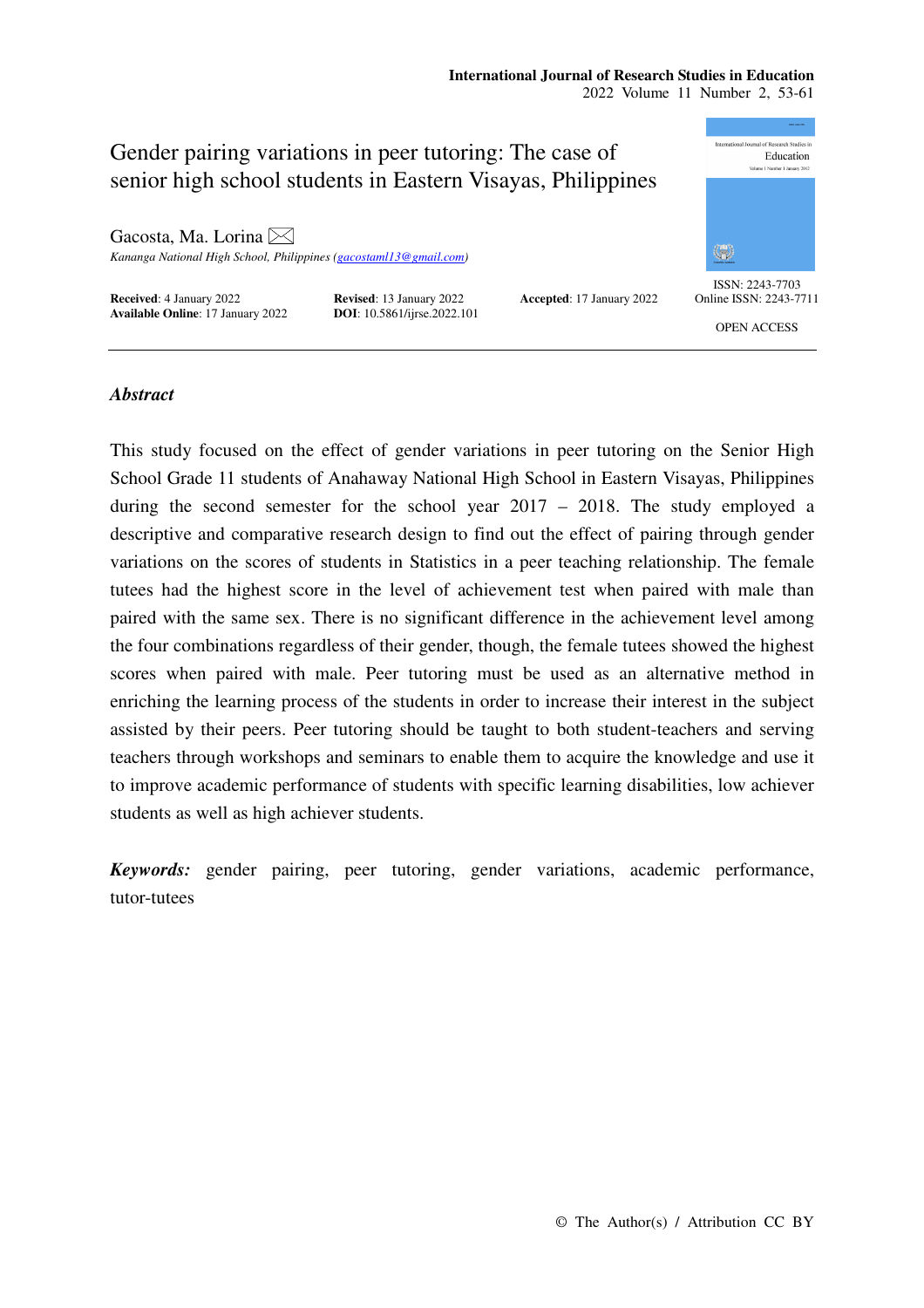# **Gender pairing variations in peer tutoring: The case of senior high school students in Eastern Visayas, Philippines**

#### **1. Introduction**

Mathematics has been defined as bedrock for technological advancement, and development for all nations. This leads to the suggestions of its teaching in a more practical way starting from the primary school level (Tella, 2013). There are initiatives to improve mathematics education, teachers' need to attend in-service trainings, mathematics workshops and seminars. In education, as in any other fields of human endeavor, mathematics is indispensable. This is considered a difficult subject to some teachers whose field is not mathematics while some students usually have a negative attitude towards the subject (Mendoza, 2005).

Ezengwu as cited in Abdullahi (2012) said that majority of teachers in the field still employ conventional methods in the classroom teaching, these methods though not without some advantages are found to be didactic, stereotype, ineffective and non-result oriented. According to Maheady (2001), peer tutoring allows teachers to accommodate a classroom of diverse learners including students with learning disabilities. This instructional strategy increases response opportunities for students, provides additional time for positive feedback, and increase the amount of a student is on-task. According to Anselm as cited by Abdullahi (2016), stated that to continue to progress in mathematics achievement, the quality of mathematics instruction must be improved in all secondary levels. Although many factors affect a student's mathematics learning, one factor over which schools have the most immediate control is the choice of mathematics program to be implemented by teachers, administrators and curriculum developers.

Peer tutoring is designed as method of teaching new skills. It provides all students the opportunity to grow academically, however, the question remains as to what strategies are appropriate to achieve the desired goals. In some instances, peer tutoring is considered to assist students achieved learning. (Hott et al., 2012). Gender is one of the personal variables that have been related to differences found in motivational functioning and in self-regulated learning. Different research has demonstrated the existence of different attribution patterns in boys and girls, such that while girls tend to give more emesis to effort when explaining their performance boys appeal more to ability and luck as causes of their academic (Ghazvini & Khajehpour, 2011).

In the National Performance of High School Students in the National Achievement Test (NAT) shows that there is a decrease in the performance in Mathematics of students from School Year 2015-2016, 2014-2015 and 2011-2012 which is 46.37, 47.82 and 50.70, respectively. The result may be brought to student's lack of appreciation on the subject which might need reinforcement in order for them to love and appreciate the subject. The researcher decided to conduct this study in order to establish a baseline data on the importance of adopting peer tutoring as a reinforcement in making mathematics students understand, love and appreciate mathematics leading to a better performance in the subject and more importantly on the performance of students in National Competency Examinations.

## *1.1 Statement of the Problem*

This study aimed to determine the effectiveness of gender pairing variations in peer tutoring in Statistics of Grade 11 students. It sought to answer the following questions:

- $\triangleright$  What is the level of achievement test of student- tutees exposed to gender pairing variations, male and female, male and male, female and female, and female and male?
- $\triangleright$  Is there a significant difference in the level of achievement test in Statistics among the gender pairing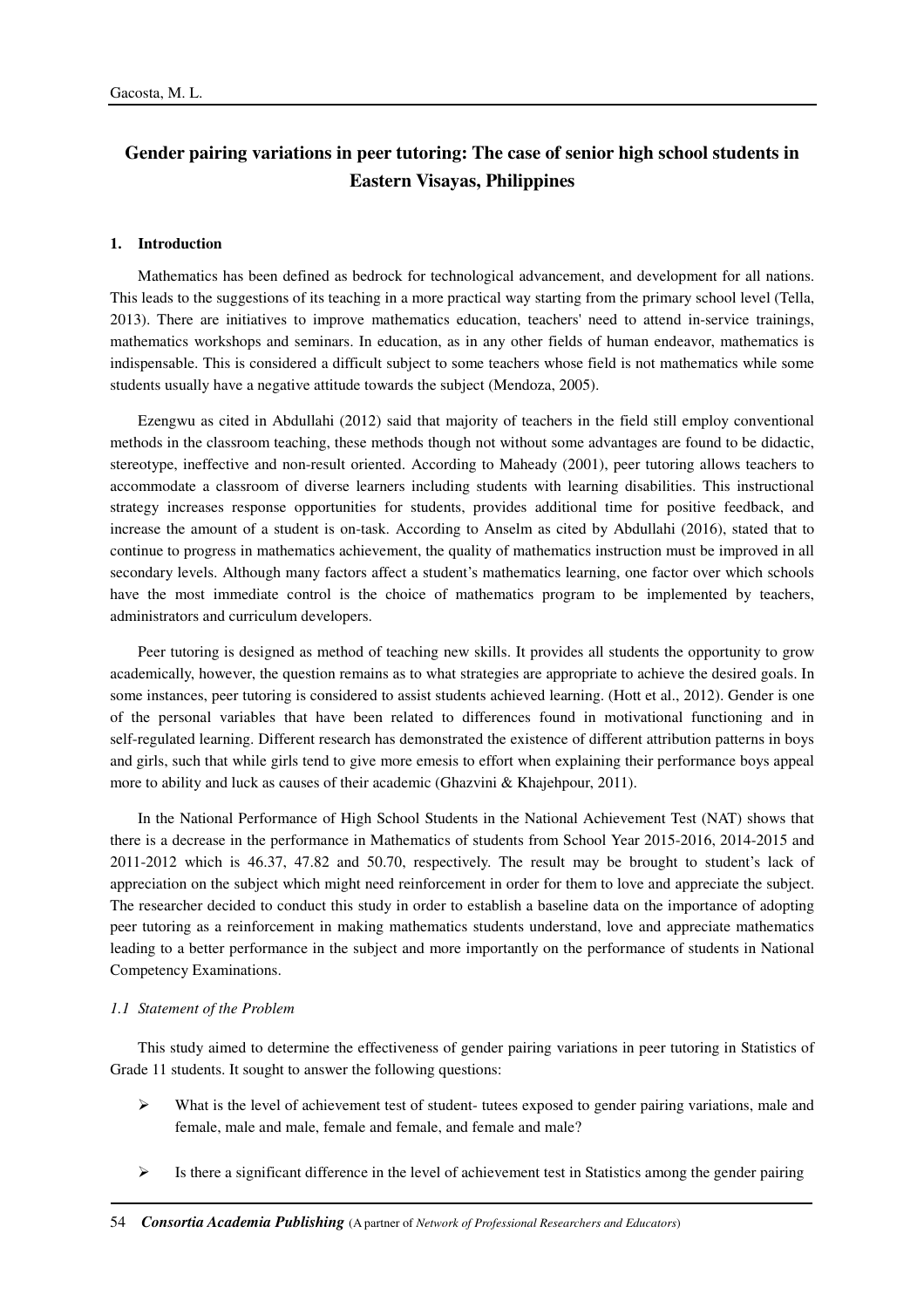variations of student-tutees?

 $\triangleright$  Which among the gender tutoring pairing variations has the highest level of achievement test in

Statistics?

## *1.2 Scope and Delimitation*

This study focused on the gender pairing variations in peer tutoring. The Grade 11 Senior High School Students of Anahaway National High School, Palo, Leyte was the respondents of the study. The school and respondents were chosen since the researcher is currently connected in this school as Mathematics Teacher. The direct interaction with the students and other group of learners in the said institution formed one rationalization for the selection of this research locale. In the study, there were thirty-two (32) participants with sixteen (16) groupings and four (4) groups for each gender pairing variations. The experiment was conducted in a classroom setting and was grouped according to their gender pairing variations.

## **2. Cited Literatures and Studies**

The inclusion of the mathematics curricula raised emphasis around the importance of teaching and understanding mathematical transformations (Jones, 2002). The teacher guides and directs tutor to share his/her knowledge and experiences on an issue, learning tasks, etc. selection of tutor by the teacher is based on two criteria: (1) the tutor must demonstrate sufficient knowledge of the content to assist their low achieving partner with mathematics learning tasks; (2) the tutor must possess the quality of promoting low achievers to participate actively in the learning task, wait for tutee to attempt a problem independently before offering assistance, encouragement and correct responses (Walberg & Susan, 2000).

Reciprocal peer tutoring is a collaborative learning strategy in which students alternate between the role of tutor and tutee. Unlike the previous peer tutoring strategies discussed, RPT may involve more than a one-to-one relationship. Students alternate roles while in pairs or groups, (William et al., 2003). According to research on same-age and cross-age peer tutoring, significant gains were made in learners of all backgrounds (Cairo & Craig, 2005). Nebo stated as cited by Abdullahi (2012) that this conventional method of teaching has failed to recognize the uniqueness of the inquiry base nature of Mathematics and the learner's individuality thus failed to encourage creative thinking in the learner leading to poor achievement of students. Based on this educators and scholars are challenged to seek for an intervention or innovative methods that would enhance academic achievement of students in Mathematics some of these methods includes concept mapping, discovering method, co-operative learning, target task approach, peer tutoring.

Hartman said as cited in Coenen, (2002), suggested peer tutors should possess leadership skills and a sense of responsibility. Tutors are expected to be able to explain the concepts of the subject being reviewed and have the ability to pique the interest of the tutee about the subject matter. Bond and Castagnera (2006), indicated peer tutoring is a small-scale society because students must learn to work together. Therefore, benefits went beyond individual students or schools, positively impacting society as a whole. Coenen (2002) reported that one-on-one teaching also allowed tutees to proceed at their own pace and permitted better understanding of material. Additionally, peer tutoring was reported as a low-cost method to address academic concerns (The Access Center, n. d.).

The reason behind the idea of peer tutoring is that it is assumed that most students working in pairs may learn better in social context. Execution of peer tutoring method takes the following procedures: (1) identification of learning tasks; (2) analysis of learning task; (3) presentation of the learning task to the whole class by the teachers; (4) selection of peer tutors; (5) briefing assigning tasks to the tutors; (6) pairing of tutor with tutees; (7) discussion of tutors with tutees; (8) monitoring of peer activities throughout the activity and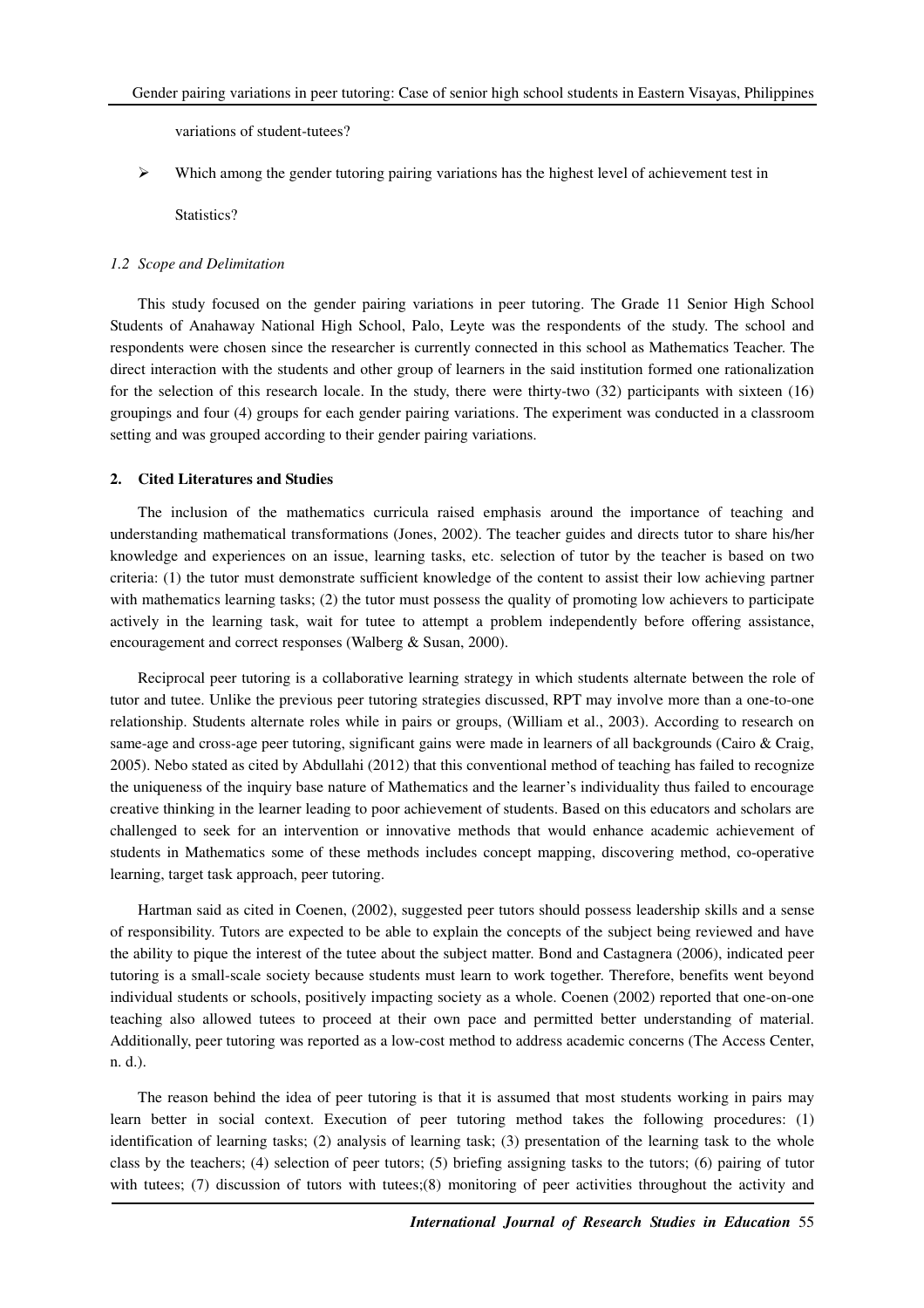provision of clue; (9) teacher process feedback for incorrect responses and praises for correct answers and appropriate cooperation; (10) teacher guide conclusion (Tella, 2013). Similarly, teamwork actions involve everyone in (1) understanding the whole process and its goals, (2) understanding their individual roles in the process, (3) communicating openly and regularly with one another, and (4) having joint responsibility to execute, as well as continuously improve, the process (Woods, 2007).

The following are the different studies on gender pairing variations in peer tutoring reviewed by the researcher and considered as related to the present study:

The study of Ling (2008), investigated the effect of peer tutoring on interest in mathematics, perceptions of instructional method and mathematics self-efficacy. The findings also suggest that female students performed better than the male students in mathematics achievement. The students in peer tutoring groups showed higher interest in mathematics and have higher mathematics self-efficacy. The students showed more positive perceptions toward peer tutoring compared to the traditional instruction method. In the peer tutoring group, female students showed higher interest in mathematics than males students. However, gender differences were not evident for mathematics self-efficacy and perceptions toward peer tutoring.

According to Acidre, (2012) the male group obtained a very satisfactory performance in the Mathematics achievement compared to female and mixed groups; gender grouping does not have an effect on students' mathematics achievement. All lessons in Mathematics may be not taught and learned effectively through cooperative learning gender grouping and the performance of the students in the formative test was satisfactory for both all-male and female groups, and fair performance for the mixed group. While a very satisfactory performance was obtained by the male and female groups in cooperative outputs and satisfactory performance for the mixed group; gender grouping was effective on the performance of the students in terms of cooperative learning outputs than mathematics achievement and formative tests.

The study examines gender differences existing in various cognitive motivational variables (locus of control, academic self-concept and use of learning strategies) and in performance attained in school subjects of Literature and Mathematics. For this purpose, a sample of 363 students was selected from the high school students in the first, second and third academic years. For achieving to the purpose used of locus of control questionnaire, self-concept questionnaire and LASSI. Results show the existence of gender difference in variables under consideration, with girls showing internal locus of control, using attitude, motivation, time management, anxiety, and self-testing strategies more extensively, and getting better marks in Literature (Ghazvini, Khajehpour, 2011).

Draper (2004), examined the gender grouping (single – gender vs. mixed – gender) in cooperative learning structures, as well as the interaction of the structure on the educational activity. Based on gender groupings, DeBarthe discovered that while man showed no differences in learning between the control and experimental groups, women did exhibit slightly higher levels of learning in the latter. Results also revealed that females in mixed – gender groups, including cooperation, competence learning structures do benefit females.

In the study conducted in Brown University, women perform as much as 12 percent better on math problems when tested in a setting without men. Further they added that the presence of men can interfere with women's problem-solving performance because anxiety can distract someone from taking an exam (Science Daily, 2000).

#### *2.1 Theoretical Framework*

In the study of Vygotsky, the concept of learning through peer tutoring is based on a social constructivist view of learning that emphasis students to generate learning where students coach peers thorough social interaction within zone of proximal development (Vygotsky, 1978). Rather than applying a stimulus/response process, users are actively engaged in making meaning through cognitive accommodation and/or assimilation (Piaget, 1969). Vygotsky argued that learning comes about through social negotiation within cultural context, with languages as the primary enabling tool. This social constructivist philosophy has been expanded on recently,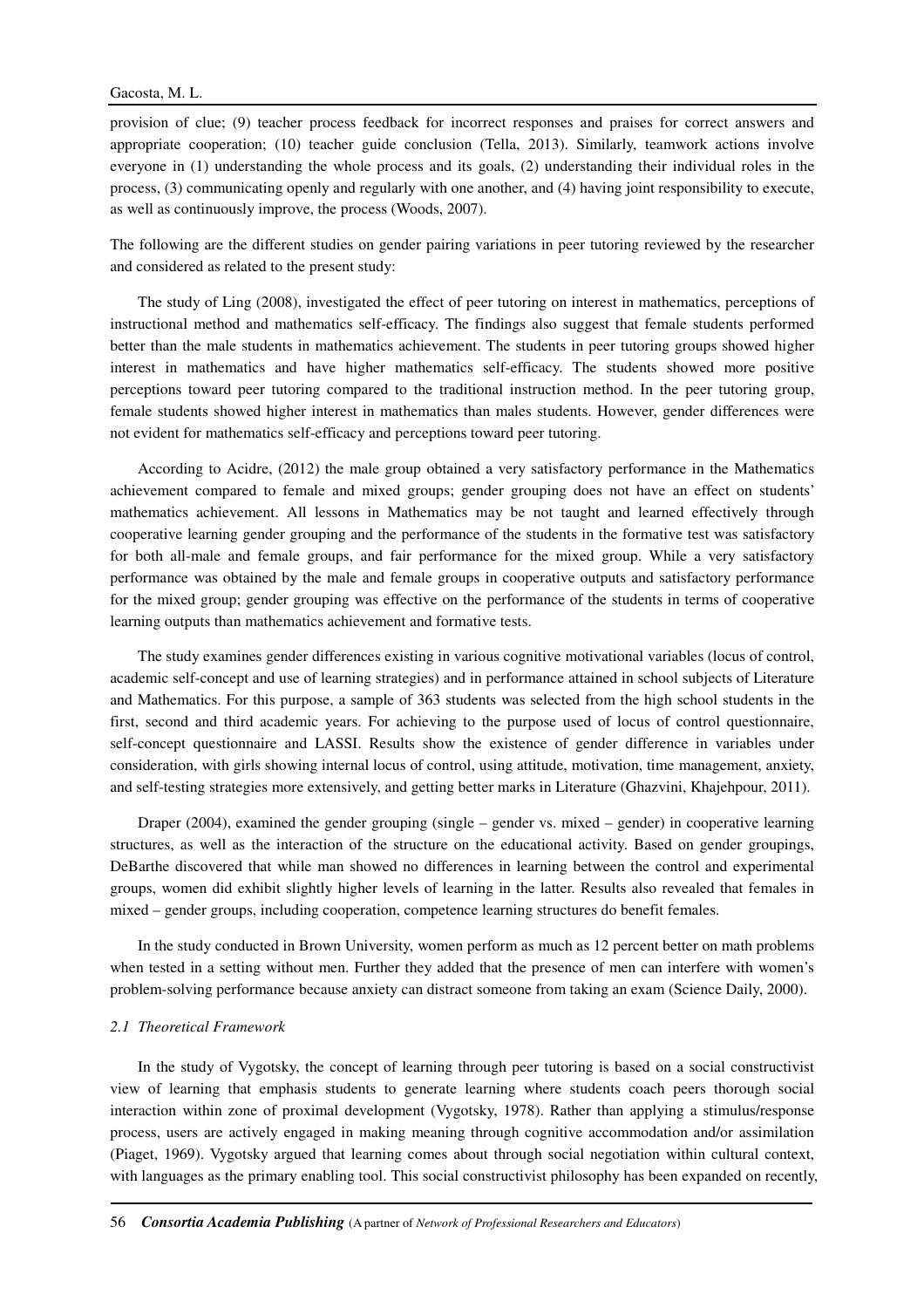introducing the notion of cognitive apprenticeship through which students learn in a manner similar to traditional apprenticeships. The students access expertise through mentors, whose role is to facilitate rather than teach, and the aim of learning is to solve mathematical problems in authentic setting. For a gender pair in peer tutor, this setting is a very realistic human setting. The argument is that students are better equipped to approach non – familiar problems and produce solutions that are appropriate to a given culture. Peer tutoring is aligned with these aspects of social constructivist theory by enhancing social negotiation with the student tutor and tutee, where knowledge construction is promoted through communication and dialogue, which is helpful for the tutee.

According to Vygotsky (1978) as cited in Clarkson and Luca (2002), much important learning by the child occurs through social interaction. He views interaction with peers as an effective way of developing skills and strategies. He suggests that teachers use cooperative learning exercises where less competent children develop with help from more skillful peers – within the zone of proximal development. He emphasized the importance of social interaction in the learning process when he stated that "every function in the child's cultural development appears twice: first, on the social level, and later, on the individual level; first, between people (inter-psychological), and then inside the (intra-psychological)". From social constructivist theory, the learner characteristics were selected as a set of independent variables which assumed to affect the student performance in Statistics through gender pairing variations in peer tutoring. It is assumed, based on the tenets of the aforementioned theories that gender pairing variations in peer tutoring between the high – low learners are associated to their innate characteristics of gender pairing variations. The operationalization of this theoretical in manifested in the conceptual framework shown in the succeeding page.

The study is also anchored on the theory on individual differences, the theory of compensation. Theory compensation or negative correlation states that weakness in one trait is compensated by strength in other traits. Males and females are different. Males have 10 to 15 percent larger brains than female (Jensen, 2008). She enumerated the gender differences in performing skills and tasks

#### *2.2 Conceptual Framework*

Figure 1 shows the conceptual framework of the study, which was based on the theoretical assumptions presented earlier in this section. As seen in the figure, the research described the level of achievement test of students exposed to gender pairing variations. The study also described the significant difference in the level of achievement test in Statistics among the gender pairing variations of student-tutees.



*Figure 1.* The Conceptual Framework of the Study on the Gender Pairing Variations in Peer Tutoring

## **3. Methodology**

The study employed a descriptive and comparative research design to find out the effect of pairing through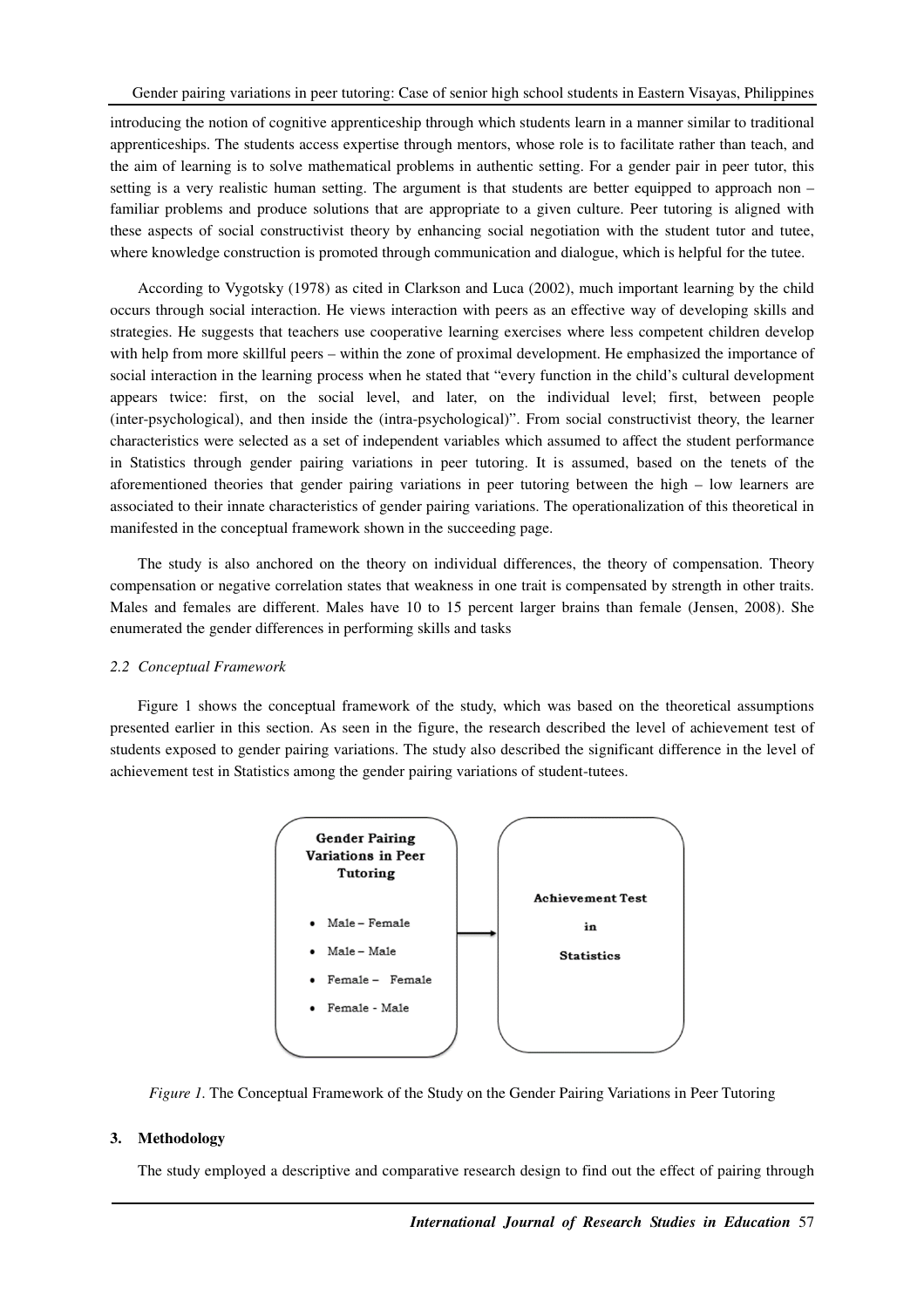gender variations on the scores of students in Grade 11 Statistics in a peer teaching relationship. Gender pair variation: male – male, male – female, female – female, and female – male x Assignment: tutors – male or female, tutees – male or female (with fixed assignment for tutors – have high learning ability, tutees – have low learning ability, with four pairs each on pairing variation.

The study used the analysis of variance (ANOVA) to test the difference among the groupings in the level of achievement test in Statistics in the gender pairing variations of student-tutees. The respondents of the study were the Grade 11 students from the two (2) sections of Anahaway National High School in Eastern Visayas, Philippines during the school year 2017-2018. Thirty-two (32) students were chosen as participants composed of 16 groupings and four (4) groups each of gender variations. Sixteen (16) acted as tutors who belonged to the top 8 males and 8 females that were chosen based on their previous grade in Statistics during the midterm period of the second semester of the school year 2017 - 2018. Another sixteen (16) tutees (8 males and 8 females) was also chosen based on their previous Statistics grade during midterm period (80 and below grades). The regular students who were not part of the study was also paired together and take the same worksheets, quizzes and achievement test for teacher records.

The researcher utilized a research-made achievement test and undergone validation was used in gathering the necessary data that determined the performance of students in Statistics who underwent gender pairing variations in peer tutoring. The research instrument was composed of a 30-item test based on the topics covered in the fourth quarter. It is a multiple-choice type of test with four options. To ensure the validity of the achievement test, the researcher constructed table of specification, submitted a copy for evaluation to the researcher's adviser, panelists and conducted a dry-run to the selected `grade 12 students of San Joaquin National High School, Palo, Leyte. After the dry-run, the results were tallied, evaluated, and analyzed in terms of index of discrimination, index of difficulty and quality of distracters. The achievement test was tested for its reliability using the Kuder – Richardson Formula 20. The reliability coefficient was 0.815 which indicated that the test was reliable.

## **4. Findings**

#### *4.1 Level of Achievement of Students Exposed to Gender Variations in Peer Tutoring*

The students exposed to gender pairing variations in peer tutoring underwent an achievement test to find out if there is any difference in their level of achievement in Statistics. Table 1 presents the results of the 30-item achievement test. It is revealed in Table 1 that the mean score for the male – female pairs with the female tutee was 18.5 interpreted as good. The result implied that female tutee performs well when they are paired with males. The peer instruction increases the social interaction among students, it affects the attitudes of the students positively. For the male – male tandem a mean score of 13 was obtained and interpreted as fair. For the female – female with a female tutee had a mean of 14.75 interpreted as fair. For the female-male pairing with a male tutee had a mean score of 11 interpreted as fair. The result implies that tutees perform fairly when they are paired with same gender or when the tutee is male paired with female.

## *4.2 Comparisons of the Level of Achievement between the Four Gender Pairing Variations*

Further, Table 1 can be observed that the female tutees got the highest level of achievement when paired with male than pairing them with the same gender. Whereas, female tutees got lesser differences when paired with the same gender. The result implied that female tutees best performs well when being paired with male.

#### *4.3 Difference in Gender Pairing Variations and Level of Achievement*

To find out if there is any difference in the level of achievement in Statistics of Grade 11 students of Anahaway National High School in terms of gender pairing peer tutoring variations, the analysis of variance was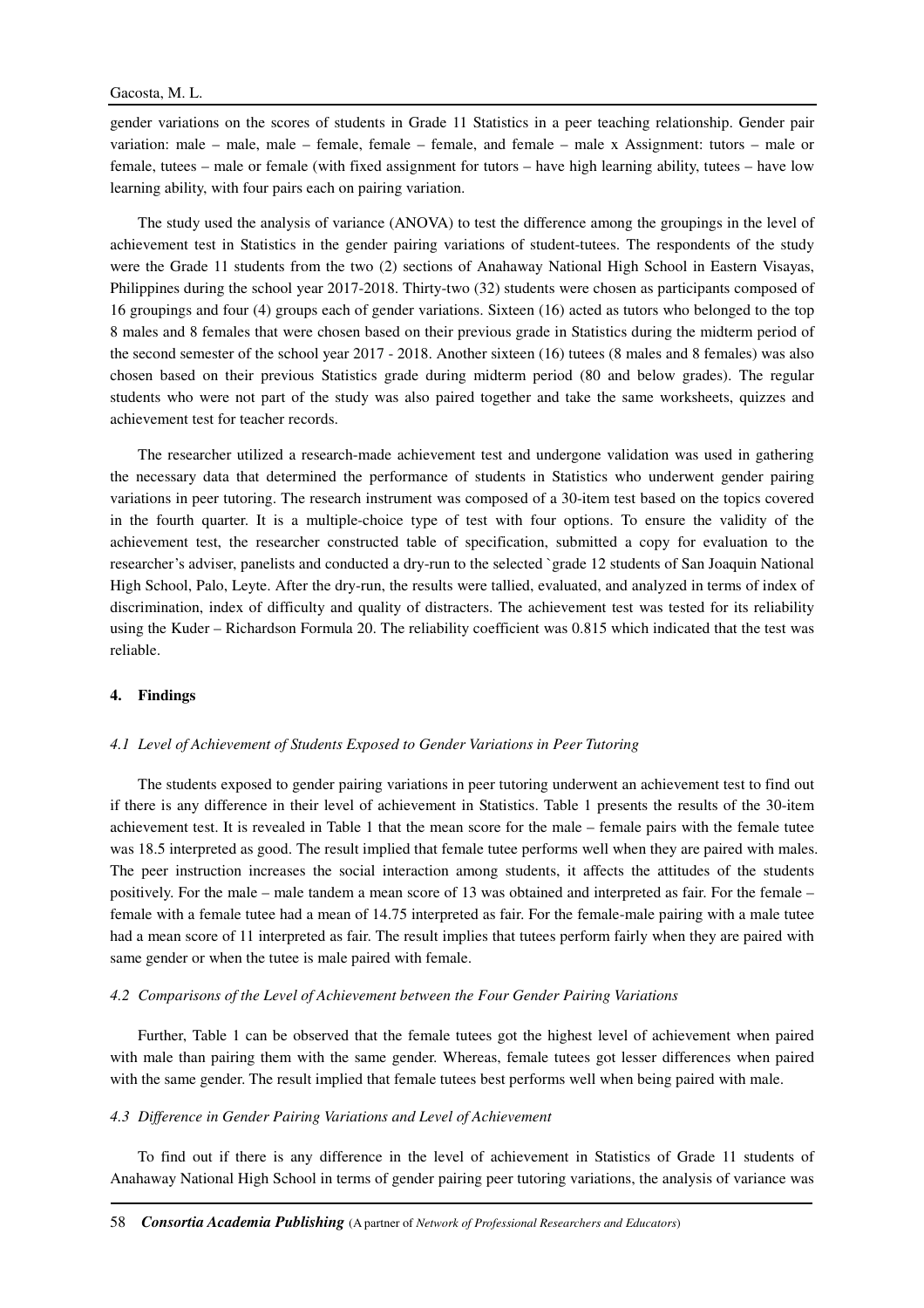performed with the scores as the dependent variable while the gender pairing variation as the independent variables. Table 2 presents the results of this statistical analysis. Data in Table 2 revealed that the computed p values for the comparisons of the scores of students achieved in Statistics of Grade 11 students of Anahaway National High School are above the 0.05 significance level for the gender pairing variation. This means that there is no significant difference in the scores achieved by students in the four different combinations.

## **Table 1**

## *Results of the Achievement Test*

| Gender Variations/Dyad | Pair  | Scores of | Mean  | Interpretation |
|------------------------|-------|-----------|-------|----------------|
|                        | Group | Tutees    |       |                |
| Male - Female          |       | 17        |       | Good           |
|                        | 2     | 18        | 18.5  |                |
|                        | 3     | 22        |       |                |
|                        | 17    |           |       |                |
|                        |       | 15        | 13    | Fair           |
| Male - Male            | 2     | 9         |       |                |
|                        | 3     | 12        |       |                |
|                        |       | 16        |       |                |
| Female – Female        |       | 13        |       | Fair           |
|                        |       | 12        |       |                |
|                        | 3     | 20        | 14.75 |                |
|                        |       | 14        |       |                |
| Female - Male          |       | 15        |       | Fair           |
|                        |       | 16        |       |                |
|                        | 3     | 10        | 11    |                |
|                        |       | 3         |       |                |

## **Table 2**

*Difference in the Level of Achievement Among Gender Pairing Variations* 

| omoti<br>ource.<br>10r                                                     | Oalue        | <b>Tyalue</b>    | '10n               |
|----------------------------------------------------------------------------|--------------|------------------|--------------------|
| $-$<br>,,,,,,,,                                                            | 500<br>2.990 | $\Omega$<br>' UL | $\sim$<br>$\alpha$ |
| 1.01<br>$\cdot$ $\sim$<br>$\cdot$ $\cdot$ $\wedge$ $\wedge$ $\sim$ $\cdot$ |              |                  |                    |

\*Significant at 0.05 level

The male – female combinations showed highest scores while the male – male dyads obtained the least scores among the four combinations. Furthermore, it is also observed that there is no significant difference in the scores between the tutees in the different parings wherein obviously, which means the result of the achievement test of tutees are the same or almost near with each other. Therefore, the null hypothesis stating that there is a significant difference in the level of achievement in Statistics of Grade 11 students among the gender pairing peer tutoring variation is rejected. Nevertheless, there are still other factors that may affect academic achievement of students independent of gender. Such factors may include social, economic, medical/health, familial, relationships between teachers and students, and school expectation.

## **5. Conclusions**

The study focused on the Gender Pairing Variations in Peer Tutoring. Thus, based on the findings of the study it concluded that Female tutees got the highest score when paired with male than pairing them with the same sex in the level of achievement test of student-tutees in the gender pairing variation, while the female tutees got a lesser difference when paired with same sex. There is no significant difference in the achievement level among the four combinations regardless of their gender. Though, the female tutees showed highest scores when paired with male and the male obtained the least scores when paired with male among the four combinations, the result showed that their score where almost the same or near with each other. Among the gender pairing peer tutoring variations, the female tutees have the highest level of achievement in Statistics when paired to male which showed to be effective combination in peer tutoring.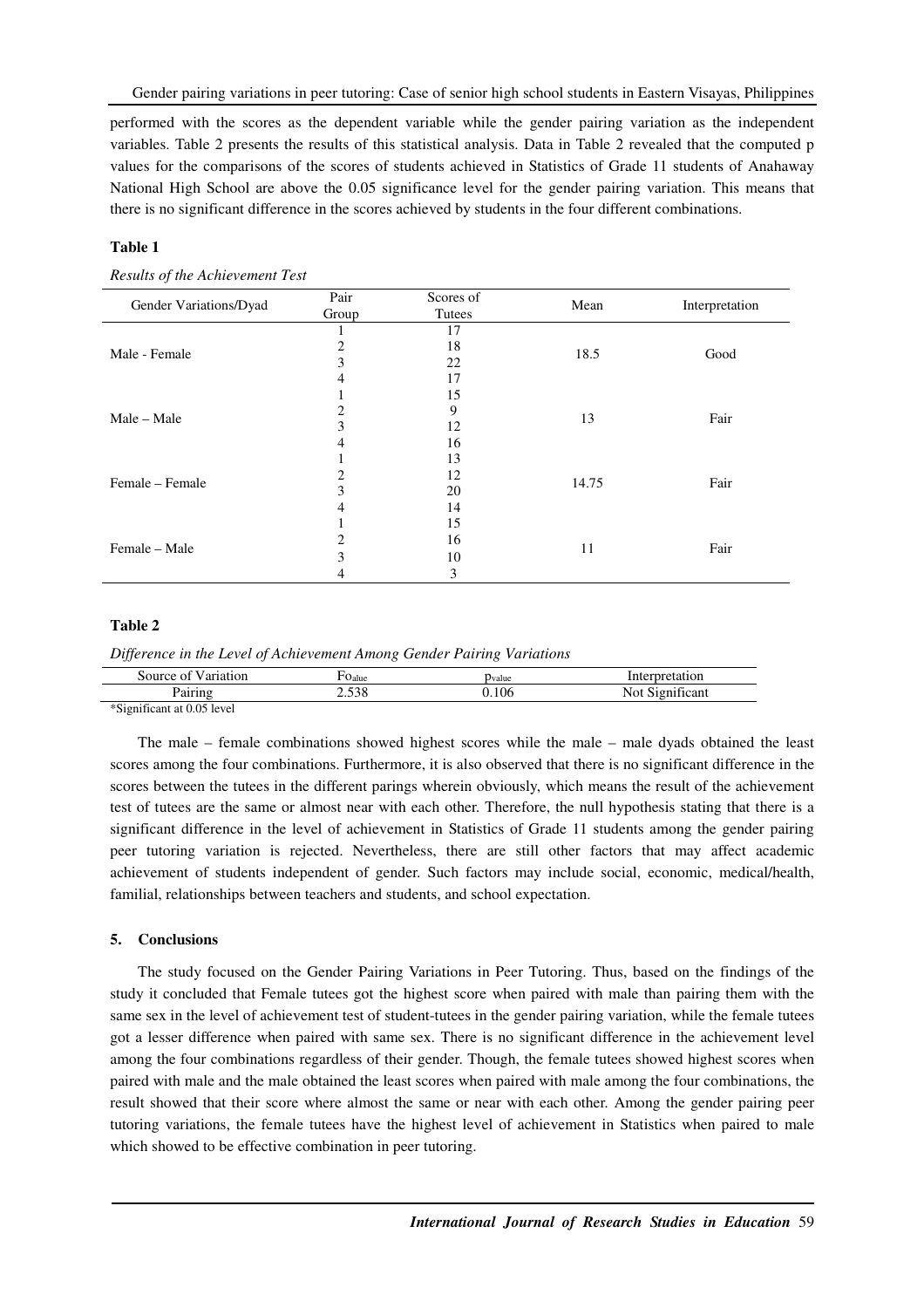#### *5.1 Recommendations*

Based on the conclusions drawn in the study, the following are hereby recommended that in gender pairing for peer tutoring, female tutees maybe paired with male considering that they perform well and not of the same gender considering that they perform less. Peer tutoring maybe used as an alternative method in enriching the learning process of the students in order to increase their interest in the subject assisted by their peers. It is recommended that peer tutoring maybe taught to both student-teachers and serving teachers through workshops and seminars to enable them to acquire the knowledge and use it to improve academic performance of children with specific learning disabilities, low achiever students as well as high achiever students. It is also recommended that a similar study will be conducted where tutees will be allowed also to act as tutors to determine its effect on gender pairing variations.

## **6. References**

- Abdullahi, I. (2013). *Effect of peer tutoring teaching strategy on secondary school students' academic achievement in mathematics*, Kwara State, India.
- Acidre, M. (2012). Cooperative learning gender grouping and students *Achievement in Mathematics*. Unpublished Master's Thesis, Eastern Visayas State University, Tacloban City.
- Bond, R., & Castagnera, E.(2016). *Peer supports and inclusive education: An underutilized resource*. Netherlands.
- Clarkson, B., & Luca, J. (2002). *Promoting students learning through peer tutoring*. Edith Cowan University.
- Coenen, M. D. (2002). Using gifted students as peer tutors. *Gifted Child Today, 25*(1), 48-58.
- Draper, S. (2010). *The effects of gender grouping on student curiosity in modular technology education laboratories.* Technology and Engineering.
- Drapper, S. R. (2004). *The effect of gender grouping and learning style on the student curiosity in modular technology education laboratories*. Virginia.
- Ezenwosu, S. U., & Nworgu, L. N. (2013). Efficacy of peer tutoring and gender on students' achievement in biology. *International Journal of Scientific and Engineering Research, 4*(12), 944-950.
- Ghazvini, S., & Khajehpour, M. (2011). *Gender differences in factors affecting academic performance high school students.* Islamic Azad University.
- Hott, B., Walker, J., & Mason, J. (2012). *Peer tutoring*. Jasneen Sahni, Marymount University.
- Jensen, E. (2008). *Brain-based learning: The new paradigm of teaching*. SAGE Publications.
- Ling, G. (2008). *The effectiveness of peer tutoring in teaching of straight line.* University Malaysia, Sarawak.
- Little, D., & Walker, B. (1968). Tutor-pupil relationship and academic progress. *Personnel and Guidance Journal, 47*, 324–328.
- Meheady, L. (2001). *Peer-mediated instruction and interventions and students with mild disabilities.* Pennsylvania State University.
- Mendoza, N. (2005). *Correlates of academic performance in mathematics of secondary school students in Leyte Division: Inputs to an intervention science.* Unpublished Master Thesis, Eastern Visayas State University Tacloban, City.
- Musa, J., Dauda, B., & Umar, M. (2016). *Gender differences in achievement goals and performances in English language and mathematics of senior secondary school students*. Borno State, Nigeria.
- Obidoa, M. A., Eskay, M., & Onwubolu, C. O. (2013). Remedial help in inclusive classrooms: Gender differences in the enhancement of mathematics achievement of students through PAL (Peer-Assisted Learning). *US-China Education Review, 3*(3), 172-180.
- Oviawe, J. I., Ezeji, S. C. O. A., & Uwameiye, R. (2015). Comparative effects of three instructional methods on students' performance in building technology in Nigerian polytechnics. *European Scientific Journal, 11*(12), 274-285.
- Tella, A. (2013). *The effect of peer tutoring and explicit instructional strategies on primary school pupils learning outcomes in mathematics*. University of Ibadan, Nigeria.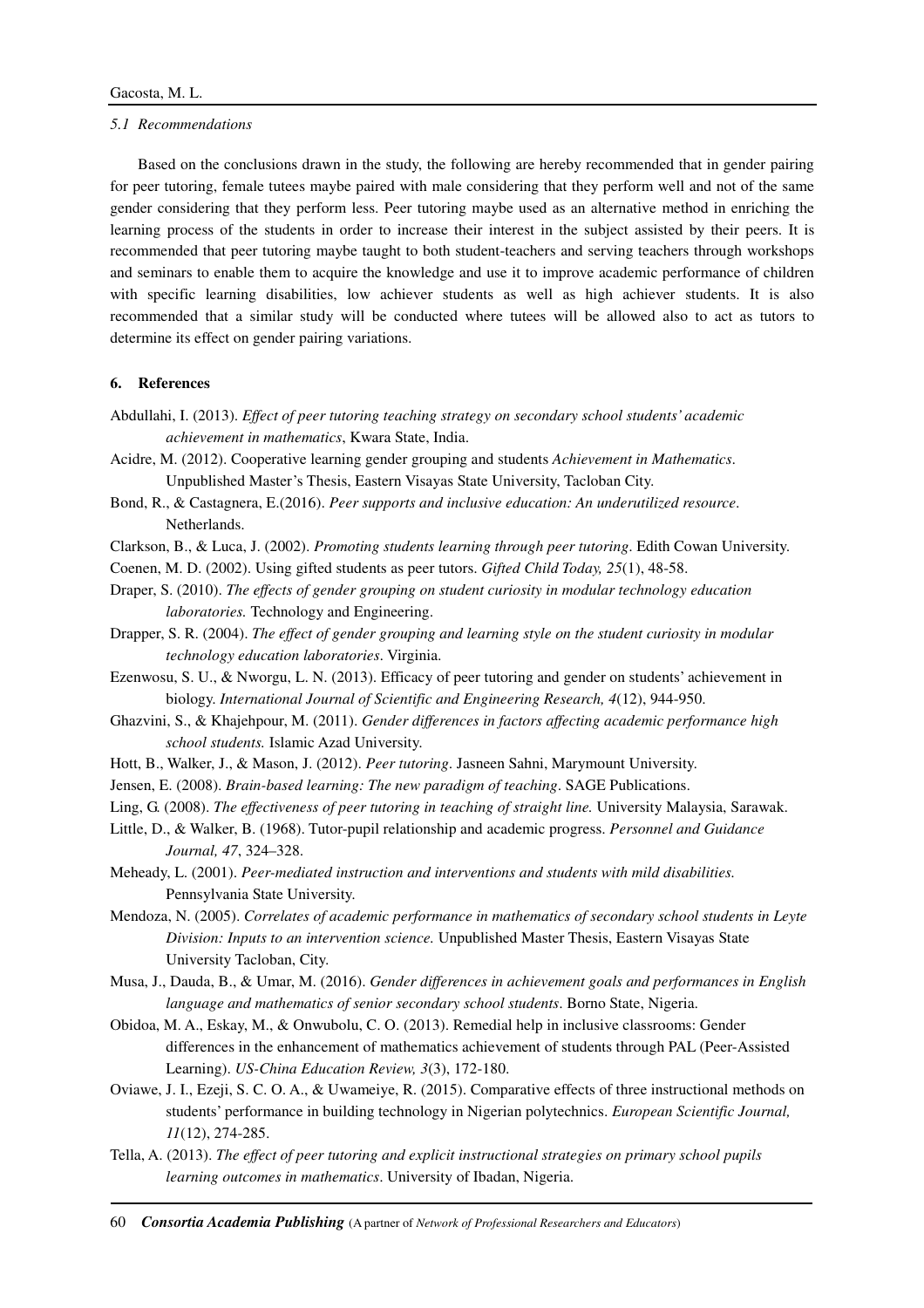Walberg, H. J., & Susan, J. P. (2000). *Effective educational practices*. Chicago: International Academy of Education.

Woods, T. (2007). Motivating faculty through transactional and transformational leadership strategies. *Journal of Leadership Studies.* 

https://courses.lumenlearning.com/boundless-management/chapter/defining-teams-and-teamwork/